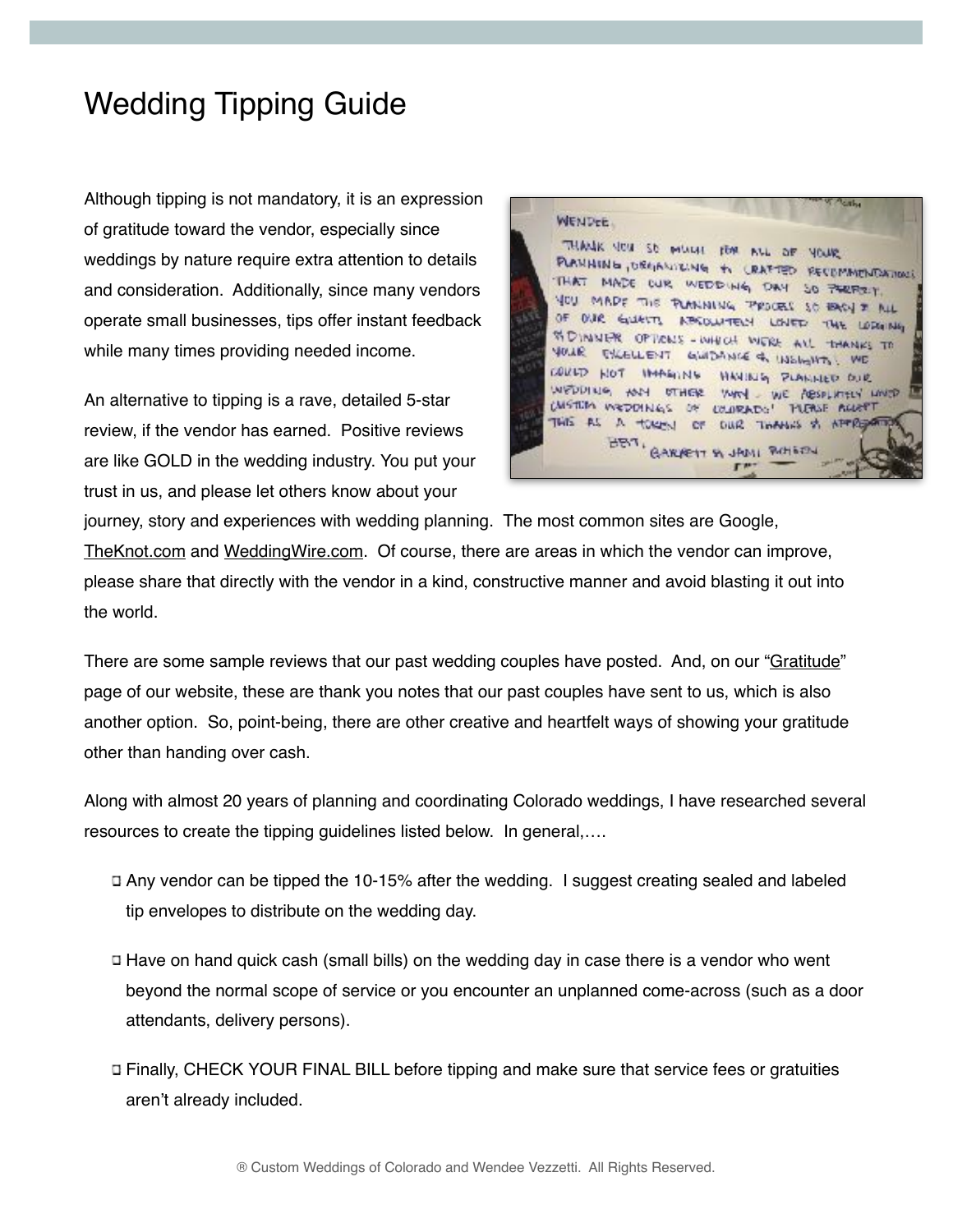| <b>Vendor</b>                                                                          | <b>Suggested Tip</b>                                                                                                                                                                                                                 | <b>My Tip</b> |
|----------------------------------------------------------------------------------------|--------------------------------------------------------------------------------------------------------------------------------------------------------------------------------------------------------------------------------------|---------------|
| Planner and/or onsite<br>coordinator<br>Typically don't expect a tip.<br>Rave reviews. | 10-20% or \$50 to \$100+, or a raving 5-star review                                                                                                                                                                                  |               |
|                                                                                        | Planners will often spend hours on your behalf behind the<br>scenes, such as making/receiving phone calls, reviewing your<br>logistics, acting as a wedding fiduciary, answering emails and<br>corresponding with your other vendors |               |
|                                                                                        | Onsite coordinators are often gig-work vendors. They are<br>skilled at handling multiple onsite situations (at one given<br>moment), managing different types of personalities, and<br>keeping cool under pressure                   |               |
| Photographer                                                                           | 10-20% or \$50 to \$100                                                                                                                                                                                                              |               |
| Typically don't expect a tip.<br>Rave reviews.                                         | Depending on the amount of pre-wedding consultations and<br>efficiency of delivering photos                                                                                                                                          |               |
| Officiant                                                                              | \$50 to \$100 +/-                                                                                                                                                                                                                    |               |
|                                                                                        | If your officiate is a clergy menu, they may not accept a tip, or<br>even charge you for their services. In that case, a donation to<br>their congregation/church/synagogue is a nice gesture in the<br>rage of \$100 to \$1,000.    |               |
|                                                                                        | If your officiant is a friend or family member, a nice gift or<br>covering partial cost of any travel expenses is appreciated.                                                                                                       |               |
| Florists or decor<br>specialists                                                       | 10-20% or \$25-\$75, or a nice gift, like a photo album with your<br>details                                                                                                                                                         |               |
| Typically don't expect a tip.<br>Rave reviews.                                         | Depending on the amount of pre-wedding consultations and<br>onsite deliveries, setup & tear-down.                                                                                                                                    |               |
|                                                                                        | For our small intimate weddings, florists usually don't go onsite<br>and we do your pickups/deliveries. So, often a heartfelt thank-<br>you and 5-star review is more than appreciated.                                              |               |
| Cake baker or dessert<br>supplier<br>Typically don't expect a tip.<br>Rave reviews.    | 10-20%                                                                                                                                                                                                                               |               |
|                                                                                        | Depending on the amount of pre-wedding consultations,<br>delivery and the time involved in setting up the cake.                                                                                                                      |               |
|                                                                                        | For our small intimate weddings, florists usually don't go onsite<br>and we do your pickups/deliveries. So, often a heartfelt thank-<br>you and 5-star review is more than appreciated.                                              |               |
| Hair & makeup artists,<br>spa technicians                                              | 10-25%                                                                                                                                                                                                                               |               |
|                                                                                        | Depending on their level of service and if they are providing<br>those services at their salon (less) or traveling off-site to your<br>house/hotel/venue                                                                             |               |
| Musicians - ceremony                                                                   | \$15 - \$50 per musician                                                                                                                                                                                                             |               |
|                                                                                        | \$50 - \$75 if the musician is included in the church or venue fee                                                                                                                                                                   |               |
| Musicians - reception                                                                  | \$50 to \$150 for Disk Jockes/Emcees                                                                                                                                                                                                 |               |
|                                                                                        | \$20 - \$50 per band member                                                                                                                                                                                                          |               |